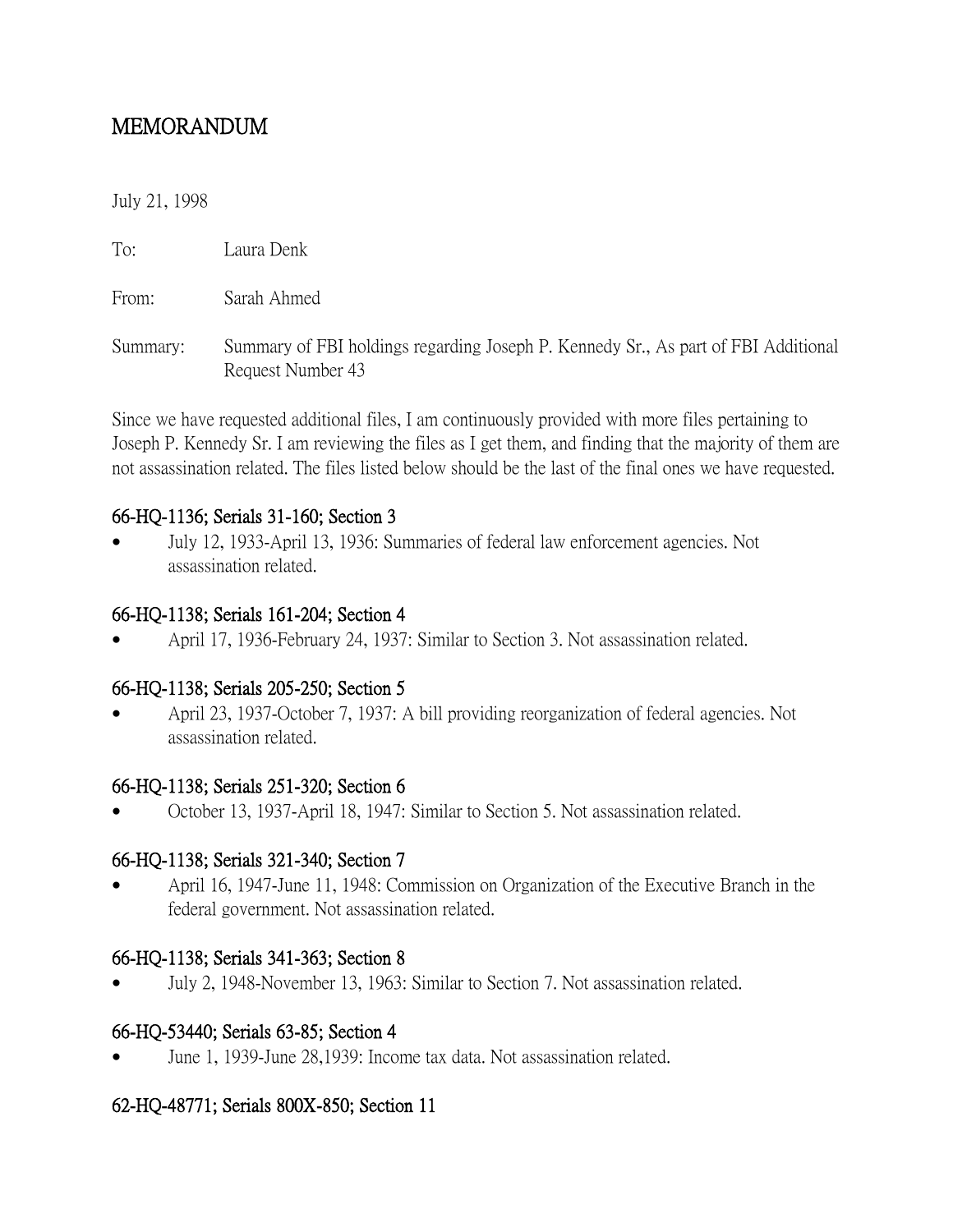August, 1984-October 1989: Not assassination related.

## 77-HQ-70555; Serials 1-42; Section 1

 February, 1956-June, 1968: Correspondence between Joseph Kennedy and J. Edgar Hoover. Small biographical data page. Credit check on Joseph Kennedy. Not believed relevant.

#### 94-HQ-8350; Serials 1073-1168; Section 18

September 12, 1960-March 5, 1962: Description of JFK presidency. Not believed relevant.

## 94-HQ-37808; Serials 1-45; Section 1

- April, 1942-November 18, 1969.
- 1st NR after Serial 39: June 10, 1965; A letter from G. Richard Balthazor stating that Interpol wants Hoover and President Lyndon Johnson dead. Interpol had similar plans for Joseph, John, and Robert Kennedy.
- 1st NR after Serial 43: June 25, 1968; A letter from Everett Hinch to J. Edgar Hoover, mentioning an article in Europe which stated Joseph Kennedy had connections to Communists, who had a link to the assassination of President Kennedy.

#### 62-HQ-96332; Serials 43-85; Section 2

February, 1953-March, 1954; Information regarding Joseph McCarthy. Not believed relevant.